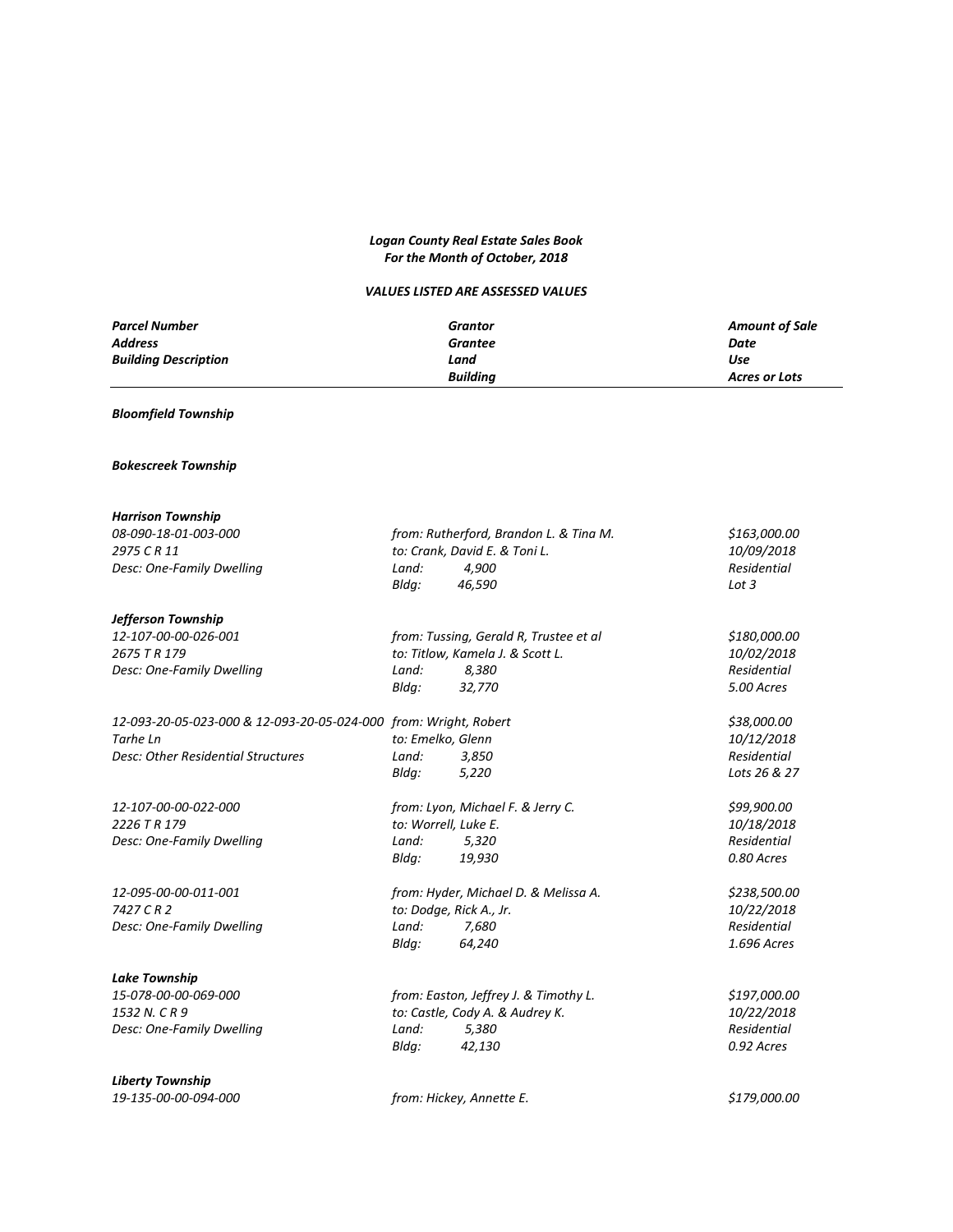#### *McArthur Township*

#### *Miami Township*

*25-117-00-00-001-007 from: Haddix, Jason B. & Kimberly L. \$183,300.00*

*25-132-00-00-010-000 from: Hall, Nancy Elizabeth \$165,000.00 6258 S R 508 to: Meade, Steven L. 10/18/2018 Desc: One-Family Dwelling Land: 16,420 Residential*

#### *Monroe Township*

#### *Perry Township*

### *Pleasant Township*

#### *Richland Township*

*37-033-00-00-041-029 from: Roberts, Jennifer E. \$10,150.00 6794 Watercraft Dr. To: Leininger, C. Jean 10/18/2018 Desc: One-Family Dwelling Land: 10,150 Residential*

*36-019-00-00-005-008 from: Longview Cove Group LLC \$135,000.00*

*38-006-15-03-027-000 from: Coy, Robert E. \$60,000.00*

*6480 T R 294 to: Louden, Melissa Ann & William Michael 10/23/2018 Desc: One-Family Dwelling Land: 5,920 Residential Bldg: 34,230 Lot 8*

*23-049-00-00-033-000 from: James, Patrick A. & Jenna L. \$297,500.00 1424 T R 37 to: Peters, John C., Jr. 10/10/2018 Desc: One-Family Dwelling Land: 18,560 Residential Bldg: 55,480 9.323 Acres*

*25-132-00-00-030-000 from: Farley, Robert A. et ux \$230,000.00 7190 C R 62 to: Hurley, Jacob G. & Caroline V. 10/09/2018 Desc: Cash-Grain Farm Land: 25,120 Agricultural Bldg: 53,880 14.473 Acres*

*9948 T R 75 to: Allen, Drew T. & Kristi M. 10/18/2018 Desc: One-Family Dwelling Land:* 6,140 *Residential*<br>*Bldg:* 46,970 **Residential** *Bldg:* 46,970 **Residential** *Bldg: 46,970 1.745 Acres*

*Bldg: 42,400 10.00 Acres*

*30-146-00-00-030-001 from: Second Chance Farm Investments LLC \$146,000.00 9058 T R 166 to: Hackley, Angela M. 10/16/2018 Desc: One-Family Dwelling Land: 5,780 Residential Bldg: 27,770 1.00 Acres*

*34-102-00-00-045-000 from: Dinovo, Jeffrey J. & Kristen A. \$163,000.00 1971 C R 24 To: Barch, Austin D. 10/26/2018 Desc: One-Family Dwelling Land: 4,200 Residential Bldg: 36,770 1.00 Acres*

*Bldg: 37,780 Lot 28*

*38-006-11-04-017-002 from: Zapata, Christopher P. et al \$60,000.00 16013 Buckeye Ave. To: McCafferty, Jeffery 10/24/2018 Desc: One-Family Dwelling Land: 2,190 Residential Bldg: 17,570 Part Lot 73*

*9511 Heron Way To: Lumberstone LLP 10/25/2018 Desc: One-Family Dwelling Land: 44,800 Residential Bldg: 2,190 Lot 8*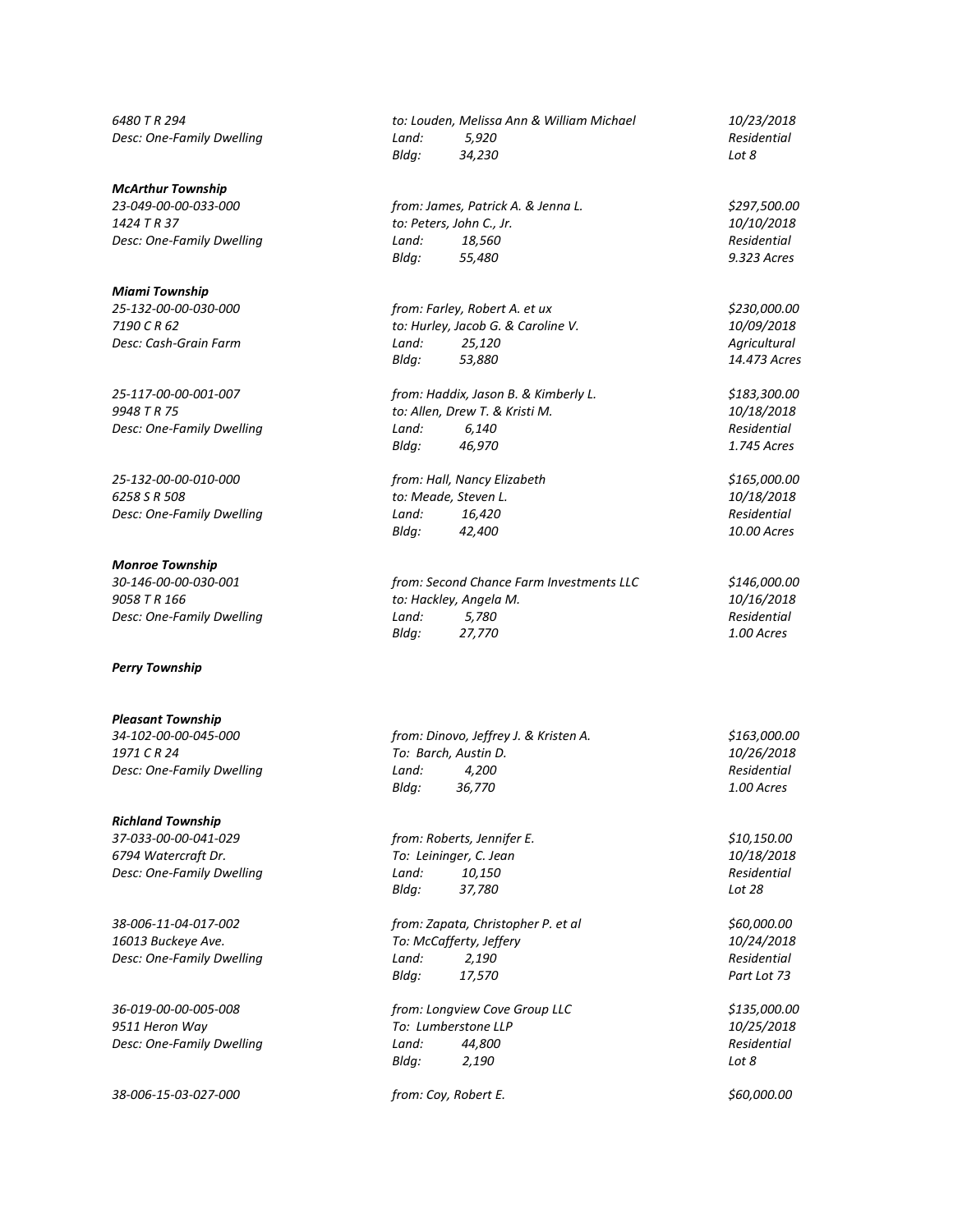| 11107 Cherry Ln.<br>Desc: Mobile Home                                        | Land:<br>Bldg: | To: Bradshaw, Lowell R & Judith E.<br>2,330<br>12,970 | 10/26/2018<br>Residential<br>Lot 157 |
|------------------------------------------------------------------------------|----------------|-------------------------------------------------------|--------------------------------------|
| 38-006-14-03-013-000 & 38-006-14-03-014-000 from: Daniels, John W. III et ux |                |                                                       | \$230,000.00                         |
| 15897 Barnes Dr.                                                             |                | To: Elliott, Vernon E. II                             | 10/29/2018                           |
| Desc: One-Family Dwelling                                                    | Land:          | 7,460                                                 | Residential                          |
|                                                                              | Bldg:          | 46,700                                                | Lots 215 & 216                       |
| 36-007-17-01-003-000                                                         |                | from: Blanton, James V.                               | \$12,200.84                          |
| 7140 North St.                                                               |                | To: Jordan, Todd J. & Vonda L. Co-Trustees            | 10/29/2018                           |
| Desc: Other Residential Structures                                           | Land:<br>Bldg: | 3,910<br>730                                          | Residential<br>Lots 28pt & 29        |
| <b>Rushcreek Township</b>                                                    |                |                                                       |                                      |
| 40-065-00-00-042-000                                                         |                | from: Kame, Joshua L.                                 | \$135,000.00                         |
| 3492 CR9                                                                     |                | To: Graber, Charles L.                                | 10/18/2018                           |
| Desc: Mobile Home                                                            | Land:          | 8,110                                                 | Residential                          |
|                                                                              | Bldg:          | 34,300                                                | 2.78 Acres                           |
| 40-053-00-00-034-010, 40-053-00-00-034-013                                   |                |                                                       |                                      |
| & 40-053-00-00-034-015                                                       |                | from: Bruns, Michael J et ux                          | \$303,000.00                         |
| 5084 C R 20                                                                  |                | To: Lamosek, Louis W. & Paige N.                      | 10/19/2018                           |
| Desc: One-Family Dwelling                                                    | Land:          | 24,760                                                | Residential                          |
|                                                                              | Bldg:          | 53,600                                                | 14.111 Acres                         |
| 40-038-00-00-032-002                                                         |                | from: Miller, Stephen D. Trustee et al                | \$274,604.00                         |
| TR 111                                                                       |                | To: Duff, James David                                 | 10/23/2018                           |
| Desc: Vacant Land                                                            | Land:<br>Bldg: | 70,020                                                | Agricultural<br>49.928 Acres         |
| <b>Stokes Township</b>                                                       |                |                                                       |                                      |
| 43-019-09-01-003-502                                                         |                | from: Allard, Brian D. et al                          | \$166,000.00                         |
| 9526 S R 368                                                                 |                | To: Baird, Peggy & Donald Jay                         | 10/01/2018                           |
| Desc: Condominium                                                            | Land:          | 24,500                                                | Residential                          |
|                                                                              | Bldg:          | 27,580                                                | Unit 2                               |
| 43-005-14-06-030-000, 43-005-14-06-031-000                                   |                |                                                       |                                      |
| 43-005-14-06-009-000 & 43-005-14-06-010-000 from: Lomax, Stephen A.          |                |                                                       | \$65,000.00                          |
| 11533 Cherokee Path                                                          |                | To: Dixon, Timothy et al                              | 10/01/2018                           |
| Desc: Mobile Home                                                            | Land:          | 7,070                                                 | Residential                          |
|                                                                              | Bldg:          | 18,380                                                | Multiple Lots                        |
| 43-018-16-07-014-517                                                         |                | from: Rhyan, Charles & Ann E.                         | \$184,000.00                         |
| 10243 CR 286                                                                 |                | To: Arenstein, G. Gregory & Debra J.                  | 10/02/2018                           |
| Desc: Condominium                                                            | Land:          | 17,500                                                | Residential                          |
|                                                                              | Bldg:          | 26,750                                                | Unit A-17                            |
| 43-018-16-07-014-553                                                         |                | from: Valentine Enterprises LP                        | \$300,000.00                         |
| 10339 C R 286                                                                |                | To: Rhyan, Charles & Ann                              | 10/02/2018                           |
| Desc: Condominium                                                            | Land:          | 38,500                                                | Residential                          |
|                                                                              | Bldg:          | 64,320                                                | Unit D-4                             |
| 43-018-12-08-003-000                                                         |                | from: Fry, Harry J.                                   | \$163,000.00                         |
| 11030 Seminole Shore Dr.                                                     |                | To: Fullerman, Paul & Ashley                          | 10/03/2018                           |
| Desc: One-Family Dwelling                                                    | Land:          | 11,420                                                | Residential                          |
|                                                                              | Bldg:          |                                                       | 0.34 Acres                           |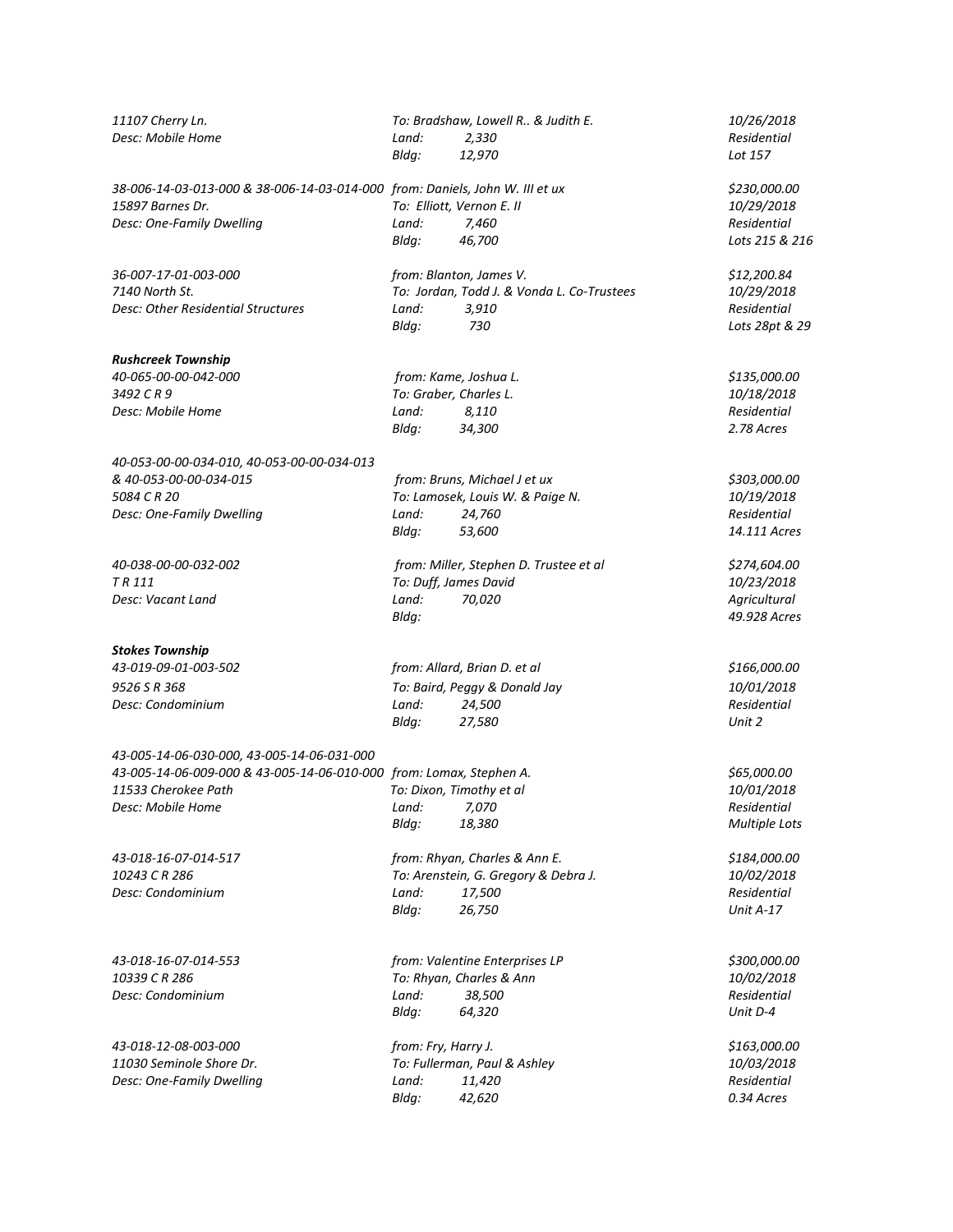| 43-005-17-06-002-000, 43-005-17-06-002-001                             |                       |                                        |                      |  |
|------------------------------------------------------------------------|-----------------------|----------------------------------------|----------------------|--|
| & 43-005-17-06-002-002                                                 |                       | from: McNeely, Ronald W. et al         | \$70,000.00          |  |
| 11219 Tuscarora Path                                                   |                       | To: Manetzke, Jennifer et al           | 10/08/2018           |  |
| Desc: Mobile Home                                                      | Land:                 | 5,820                                  | Residential          |  |
|                                                                        | Bldg:                 | 18,640                                 | <b>Multiple Lots</b> |  |
| 43-005-14-22-013-000                                                   |                       | from: Cole, Leondra et al              | \$20,000.00          |  |
| 11314 Powhatan Path                                                    |                       | To: Kirtley, Richard E. & Charlene C.  | 10/10/2018           |  |
| Desc: One-Family Dwelling                                              | Land:                 | 3,870                                  | Residential          |  |
|                                                                        | Bldg:                 | 8,180                                  | Lots 1724-1725       |  |
| 43-005-14-08-012-000, 43-005-14-08-013-000                             |                       |                                        |                      |  |
| 43-005-14-08-013-001 & 43-005-14-08-014-000 from: Stall, Phyllis et al |                       |                                        | \$51,000.00          |  |
| 11490 Tecumseh Path                                                    |                       | To: Johnston, Leroy & Beth             | 10/11/2018           |  |
| Desc: Other Residential Structures                                     | Land:                 | 6,700                                  | Residential          |  |
|                                                                        | Bldg:                 | 660                                    | Lots 655-658         |  |
| 43-005-19-05-06-000 & 43-005-19-05-006-001                             |                       | from: Lintz, Mary L., Trustee          | \$316,500.00         |  |
| 14116 Collingwood Ave.                                                 |                       | To: Thomas, David R.                   | 10/11/2018           |  |
| Desc: One-Family Dwelling                                              | Land:                 | 55,900                                 | <b>Residential</b>   |  |
|                                                                        | Bldg:                 | 30,890                                 | 0.091 Acres and Lot  |  |
| 43-005-18-10-030-000                                                   | from: Harris, Jeffrey |                                        | \$8,000.00           |  |
| <b>Tecumseh Path</b>                                                   |                       | To: Hickman, Jolene et al              | 10/12/2018           |  |
| Desc: Vacant Land                                                      | Land:                 | 1,490                                  | Residential          |  |
|                                                                        | Bldg:                 |                                        | Lot 739              |  |
| 43-006-13-09-015-000                                                   |                       | from: Neeley, Mark D. et al            | \$151,900.00         |  |
| 10978 Park Dr.                                                         |                       | To: KCK Land Works LLC                 | 10/16/2018           |  |
| Desc: Mobile Home                                                      | Land:                 | 7,210                                  | Residential          |  |
|                                                                        | Bldg:                 | 27,470                                 | 0.36 Acres           |  |
| 43-005-00-00-005-001                                                   |                       | from: Powell, Steven M.                | \$240,000.00         |  |
| S R 235 N                                                              |                       | To: Altherr, Joseph G.                 | 10/17/2018           |  |
| Desc: Other Residential Structures                                     | Land:                 | 53,990                                 | Residential          |  |
|                                                                        | Bldg:                 | 52,280                                 | 0.124 Acres          |  |
| 43-005-19-06-001-000                                                   |                       | from: Poston, John D. Sr. et ux        | \$198,000.00         |  |
| Fawn Island                                                            |                       | To: Byler, David J. & Jill J.          | 10/17/2018           |  |
| Desc: One-Family Dwelling                                              | Land:                 | 36,230                                 | Residential          |  |
|                                                                        | Bldg:                 | 7,330                                  | 0.70 Acres           |  |
| 43-018-16-09-018-000                                                   |                       | from: Hock, David J. & Maria A.        | \$330,000.00         |  |
| 10565 Buckeye Dr.                                                      |                       | To: Schlagheck, Mark A. & Lorianne     | 10/18/2018           |  |
| Desc: One-Family Dwelling                                              | Land:                 | 63,000                                 | Residential          |  |
|                                                                        | Bldg:                 | 5,040                                  | Lot 8                |  |
| 43-006-13-05-021-000                                                   |                       | from: Dakin, Terry A. et ux            | \$62,000.00          |  |
| 9013 King Rd.                                                          |                       | To: Agriesti, Ashley H.                | 10/18/2018           |  |
| Desc: Mobile Home                                                      | Land:                 | 4,100                                  | Residential          |  |
|                                                                        | Bldg:                 | 15,900                                 | Lot 12               |  |
| 43-018-12-11-015-000 & 4 add'l parcels                                 |                       | from: Cranberry Resort Properties LLC  | \$1,400,000.00       |  |
| 9667 S R 368                                                           |                       | To: Cranberry Property Investments LLC | 10/19/2018           |  |
| Desc: Restaurant                                                       | Land:                 | 269,770                                | Commercial           |  |
|                                                                        | Bldg:                 | 73,610                                 | 0.561 Acres          |  |
|                                                                        |                       |                                        |                      |  |
|                                                                        |                       |                                        |                      |  |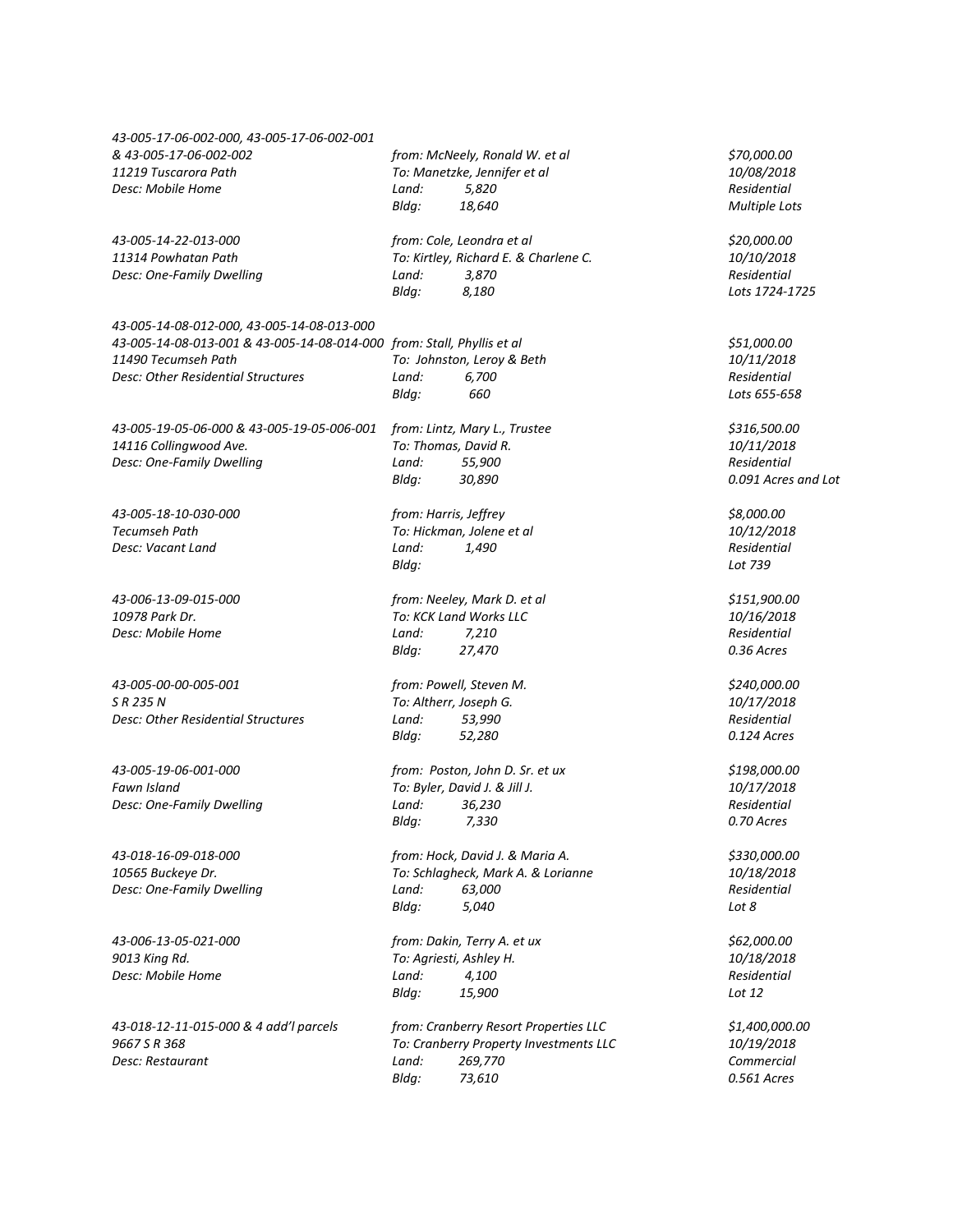| 43-018-15-04-034-000                                                                                     |                            | from: Blymyer, Brad & Jeananne          | \$350,000.00              |
|----------------------------------------------------------------------------------------------------------|----------------------------|-----------------------------------------|---------------------------|
| 10540 Oak St.                                                                                            |                            | To: Campbell, Christopher C. & Julie L. | 10/22/2018                |
| Desc: One-Family Dwelling                                                                                | Land:                      | 47,600                                  | Residential               |
|                                                                                                          | Bldg:                      | 40,680                                  | Lot 58                    |
| 43-006-13-05-023-000                                                                                     | from: Wenger, Faye A.      |                                         | \$68,000.00               |
| 9029 King Rd.                                                                                            |                            | To: Asbury, Walter V. & Patty S.        | 10/23/2018                |
| Desc: Mobile Home                                                                                        | Land:                      | 4,100                                   | Residential               |
|                                                                                                          | Bldg:                      | 8,460                                   | Lot 10                    |
|                                                                                                          |                            |                                         |                           |
| 43-005-18-09-050-000                                                                                     |                            | from: Waugh, Randall S. & Christine K.  | \$32,000.00               |
| 11245 Cherokee Path                                                                                      | To: Lauck, Greg            |                                         | 10/24/2018                |
| Desc: Other Residential Structures                                                                       | Land:                      | 3,720                                   | Residential               |
|                                                                                                          | Bldg:                      | 660                                     | Lots 869 & 870            |
|                                                                                                          |                            |                                         |                           |
| 43-004-19-14-008-000 & 43-004-19-14-009-000 from: Leonard, Michael Francis II<br>11551 Horseshoe Channel |                            |                                         | \$160,000.00              |
|                                                                                                          | To: Still, Dianne<br>Land: | 7,330                                   | 10/25/2018<br>Residential |
| Desc: One-Family Dwelling                                                                                |                            |                                         | Lots 7 & 9                |
|                                                                                                          | Bldg:                      | 25,870                                  |                           |
| <b>Union Township</b>                                                                                    |                            |                                         |                           |
| <b>Washington Township</b>                                                                               |                            |                                         |                           |
| 51-032-06-12-014-001, 51-032-06-12-014-002                                                               |                            |                                         |                           |
| 51-032-06-12-015-002 & 51-032-06-12-015-003 from: Weingarten, Jeffry                                     |                            |                                         | \$204,000.00              |
| 9655 & 9657 Mauger St.                                                                                   |                            | to: Belden, Randy J., Trustee           | 10/03/2018                |
| Desc: One-Family Dwelling                                                                                | Land:                      | 37,920                                  | Residential               |
|                                                                                                          | Bldg:                      | 22,190                                  | 0.085 Acres & Lots        |
| 51-032-06-14-014-000 & 51-032-06-14-015-000 from: Minck, Gregory A. et al                                |                            |                                         | \$85,500.00               |
| 8892 Crescent St.                                                                                        |                            | to: Warnecke, Matthew B.                | 10/03/2018                |
| Desc: One-Family Dwelling                                                                                | Land:                      | 6,790                                   | Residential               |
|                                                                                                          | Bldg:                      | 21,000                                  | Lots 408-410              |
|                                                                                                          |                            |                                         |                           |
| 51-032-16-14-003-000                                                                                     | from: Bias, Zachary K.     |                                         | \$100,000.00              |
| 7274 Marion Dr.                                                                                          |                            | to: Easton, Thomas S. & Kaitlyn         | 10/03/2018                |
| Desc: One-Family Dwelling                                                                                | Land:                      | 3,550                                   | Residential               |
|                                                                                                          | Bldg:                      | 16,370                                  | Lots 204-206              |
|                                                                                                          |                            |                                         |                           |
| 51-033-05-04-019-000 & 51-033-05-05-001-000 from: Roser, Philip W et ux                                  |                            |                                         | \$300,000.00              |
| 7796 Edgewater                                                                                           |                            | to: Caprella, James & Mary              | 10/12/2018                |
| Desc: One-Family Dwelling                                                                                | Land:                      | 65,110                                  | Residential               |
|                                                                                                          | Bldg:                      | 43,950                                  | 0.10 Acres & Lot          |
| 51-073-00-00-021-002                                                                                     |                            | from: Miller, Henry E. & Rosa M.        | \$90,000.00               |
| 7781 C R 13                                                                                              | to: Wagler, Reuben A.      |                                         | 10/15/2018                |
| Desc: One-Family Dwelling                                                                                | Land:                      | 6,900                                   | Residential               |
|                                                                                                          | Bldg:                      | 24,460                                  | 2.136 Acres               |
|                                                                                                          |                            |                                         |                           |
| <b>Zane Township</b>                                                                                     |                            |                                         |                           |
| 53-126-20-03-009-000<br>12237 Urbana St.                                                                 |                            | from: Zedeker, Robert L.                | \$115,000.00              |
| Desc: One-Family Dwelling                                                                                | Land:                      | To: Thompson, Michael D.<br>17,700      | 10/01/2018<br>Residential |
|                                                                                                          | Bldg:                      | 34,010                                  | 9.037 Acres               |
|                                                                                                          |                            |                                         |                           |
| 53-126-20-01-006-000                                                                                     |                            | from: Havens, Okey A. II et ux          | \$88,000.00               |
| 11985 Urbana St.                                                                                         |                            | To: Snipes, Kelsey M. & Isaiah S.       | 10/16/2018                |
|                                                                                                          |                            |                                         |                           |
|                                                                                                          |                            |                                         |                           |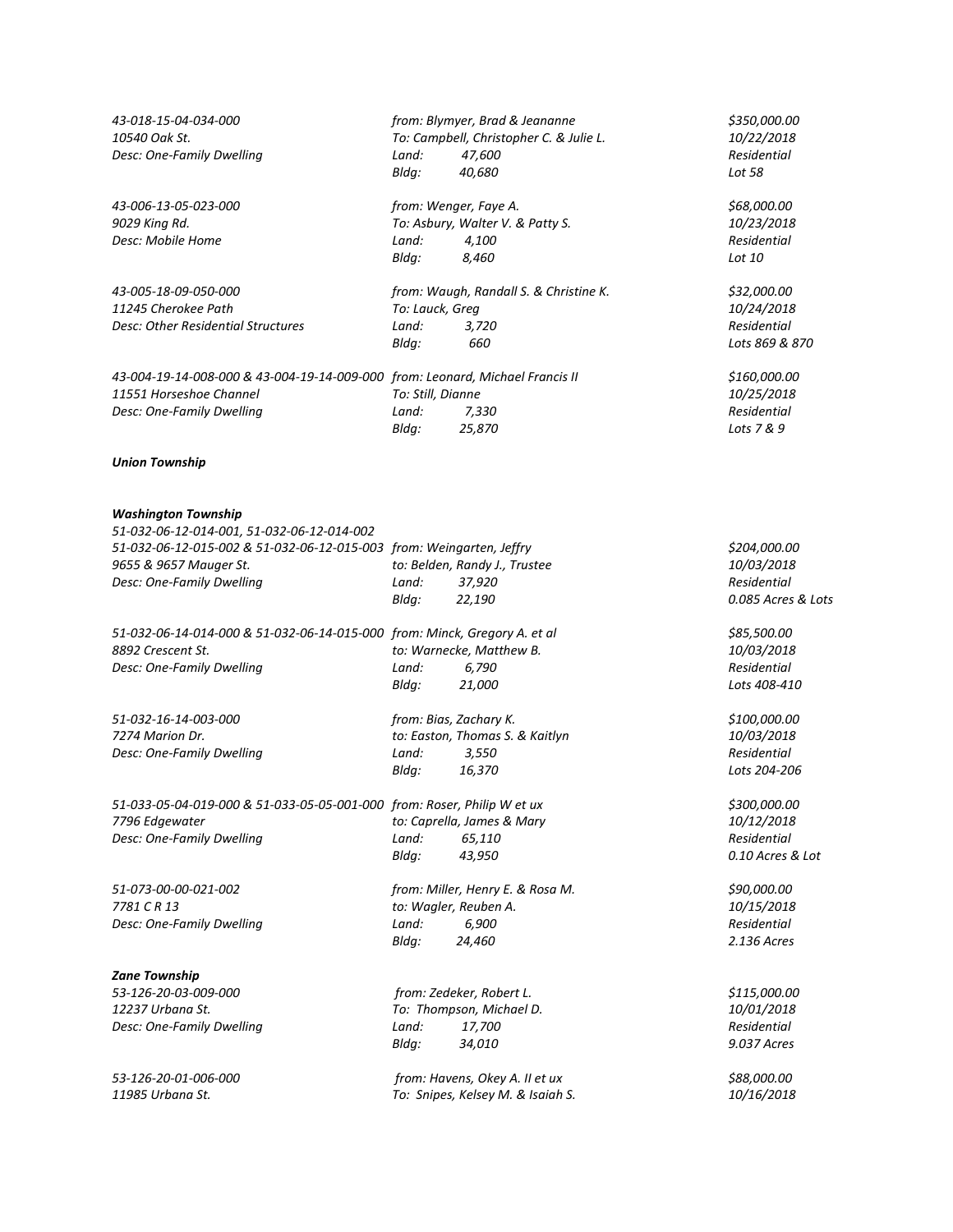*Desc: One-Family Dwelling Land: 2,940 Residential*

*53-127-00-00-008-000 from: Daugherty, Randy & Billie \$88,000.00*

*53-140-00-00-013-001 from: Tingley, Jason B. et al \$232,000.00*

*Belle Center Corporation*

*Bellefontaine Corporation 17-091-08-13-011-000 from: Taylor, Robert H. et ux \$89,900.00*

*17-092-09-02-023-000 from: VanHoose, Kevin R. \$93,000.00 312 E. High Ave. To: Hinkle, Billi & Jeremiah 10/03/2018 Desc: One-Family Dwelling Land: 5,340 Residential*

*17-091-12-05-006-000 from: Thom-Wood, LLC \$159,900.00 416 N. Main St To: Tucker, Dylan 10/05/2018 Desc: One-Family Dwelling Land: 4,740 Residential*

*17-091-08-17-012-000 from: Warnecke, Cas A. \$100,000.00 532 N. Madriver To: Kelly, Austin J. 10/07/2018 Desc: One-Family Dwelling Land: 4,920 Residential*

*17-078-17-05-007-024 from: Kennedy, Samuel R. \$385,000.00 1328 Turner Rd. To: 1328 Turner, LLC 10/12/2018*

*17-092-13-06-021-000 from: 3 Guys RV LLC \$85,000.00*

*S R 287 To: Dean, James & Carrie 10/19/2018 Desc: One-Family Dwelling Land: 17,120 Residential Bldg: 25,390 7.169 Acres*

*10298 C R 29 To: Palmerton, Ryan D. 10/26/2018 Desc: One-Family Dwelling Land: 7,250 Residential Bldg: 50,860 1.495 Acres*

*53-140-00-00-051-005 from: Lockwood, Kristen Michael \$137,520.00 7822 C R 158 To: Shoffner, Marisa M. & Christian S. 10/31/2018 Desc: Mobile Home Land: 12,360 Residential Bldg: 35,550 4.119 Acres*

*608 N. Detroit St. To: Coy, Katherine R. 10/01/2018 Desc: One-Family Dwelling Land: 2,960 Residential Bldg: 28,030 Lot 1555*

*17-091-12-04-015-000 from: McGill, Patricia F. \$99,000.00 401 N. Main St. To: Bellefontaine Ohio Properties, Ltd. 10/02/2018 Desc: Three-Family Dwelling Land: 5,060 Residential Bldg: 26,120 Part Lot 604*

*Bldg: 24,900 Part Lot 1836*

*17-092-09-20-013-000 from: Contner, Gary E, Trustee \$159,900.00 541 E. Chillicothe Ave. To: Kinney, Sharon K. 10/03/2018 Desc: One-Family Dwelling Land: 7,880 Residential Bldg: 47,410 Part Lots 360-361*

*Bldg: 30,980 0.26 Acres*

*Bldg: 24,200 Lots 1168 & 1169pt*

*Desc: One-Family Dwelling Land: 11,620 Residential Bldg: 67,390 Lot 4794*

*Bldg: 20,590 Part Lots 13 & 14*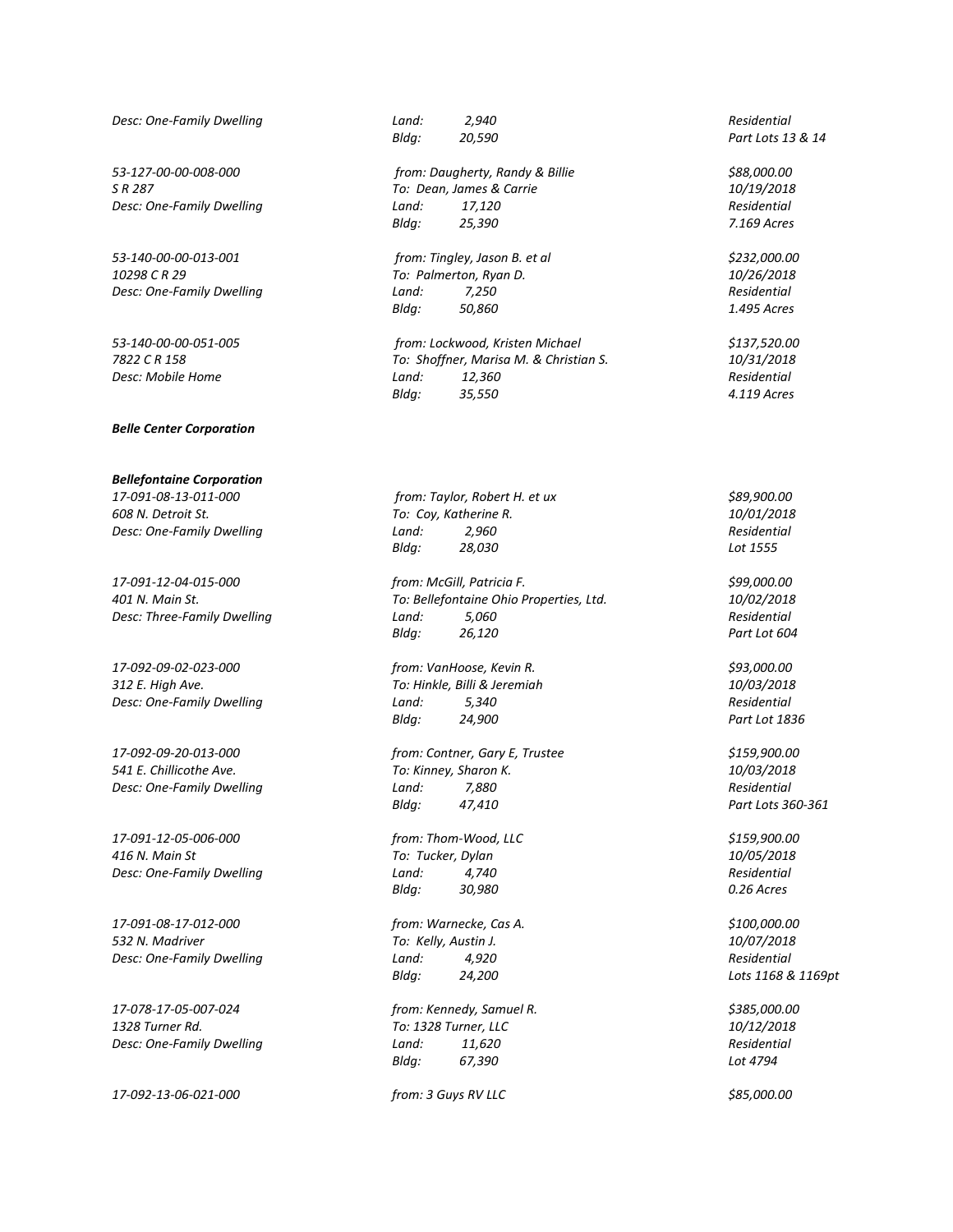*617 Cooper Ave To: Melane Investments LLC 10/15/2018 Desc: Two-Family Dwelling Land: 7,860 Residential*

*600 S. Main St. To: Thom-Wood LLC 10/15/2018*

*112 Stanley St. To: Stratton, Jason et al 10/18/2018 Desc: One-Family Dwelling Land: 3,900 Residential*

*17-106-12-02-002-509 from: Smith, Mabel I. \$95,000.00 1521 Hawke St. To: Risner, Judi et al 10/19/2018 Desc: Condominium Land: 4,150 Residential*

*Desc: Two-Family Dwelling Land:* 2,000

*17-078-17-05-012-000 from: Anderson, Wilson \$112,500.00 1301 Milligan Rd. To: Hager, Roger 10/25/2018*

*17-092-13-07-042-554 from: Kinney, Sharon K. \$185,000.00 575 Stone Bridge Blvd. To: James, John H. 10/26/2018 Desc: Condominium Land: 7,000 Residential*

*17-092-09-17-018-501 & 11 add'l parcels from: Varian, Grant K Co-Trustee \$127,500.00 547 E. Columbus Ave., To: Residential Administrators, Inc. 10/30/2018 Desc: Condominiums Land: 21,000 Residential*

*11-091-14-01-006-000 & 11-091-14-01-007-000 from: Ginn, Angela K \$43,500.00 1001 W. Auburn Ave. To: Shawley, Michael L. 10/31/2018 Desc: Commercial warehouse Land: 1,650 Commercial*

*Bldg: 17,910 0.34 Acres 17-091-16-23-008-000 from: Davis, David S. \$30,000.00 Desc: Two-Family Dwelling Land: 3,660 Residential Bldg: 17,190 Part Lot 1602*

*17-092-09-21-021-000 from: England, David W. \$111,000.00 Bldg: 24,220 0.096 Acres*

*Bldg: 23,950 Unit 6*

*17-078-17-05-007-008 from: Huber, Christine A. \$300,000.00 1308 Turner Rd. To: Lahman, Wilson D. & Susan L. 10/19/2018 Desc: One-Family Dwelling Land: 12,430 Residential Bldg: 91,180 Lot 4473*

*17-091-08-19-006-000 from: Linville, Benjamin P. & Jane L. \$120,500.00 512 N. Detroit St. To: Glass, Brittney 10/23/2018 Bldg: 22,400 Lot 1264*

*Desc: One-Family Dwelling Land: 12,930 Residential Bldg: 32,420 Lot 3875*

*Bldg: 48,090 Unit 575*

*17-106-08-15-006-000 from: Seelman, Sandra K. \$75,000.00 1447 S. Main St. To: Houchin, Kimberly A. et al 10/26/2018 Desc: Office Bldg Land: 16,480 Commercial Bldg: 9,750 0.397 Acres*

*17-106-00-00-081-018 from: Harley Holdings, LLC \$165,500.00 301 Kelly Way To: Hatfield, Jeffrey D. & Taylor 10/26/2018 Desc: One-Family Dwelling Land: 8,770 Residential Bldg: 34,020 Lot 4657*

*Bldg: 116,050 Multiple Units*

*Bldg: 13,230 Lots 844 & 845*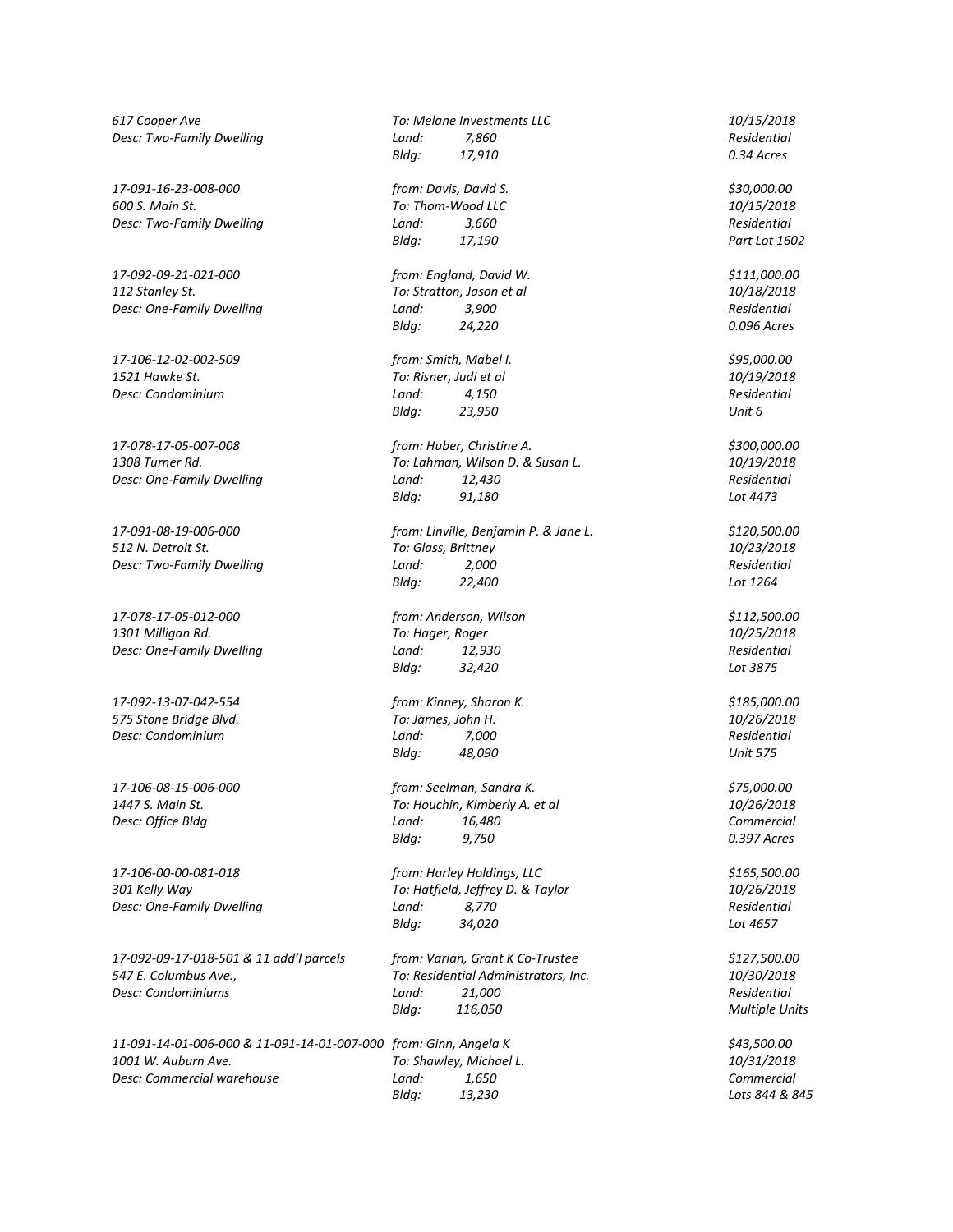*17-091-08-12-021-000 from: Jolliff, Deanna \$87,900.00*

## *DeGraff Corporation*

*26-117-15-01-003-000 & 26-117-15-01-004-000 from: Baker, Joyce A. \$50,000.00 616 S R 508 To: Campbell, Kenn & Jill 10/12/2018 Desc: One-Family Dwelling Land: 7,250 Residential*

*26-117-11-04-006-000 & 26-117-11-04-007-000 from: Arbogast, Kenneth & Valerie \$13,000.00 5 & 208 Boggs St. To: Feasel, Richard & Kimberly 10/16/2018*

*26-117-19-01-014-000 from: Kean, Keri Jo et al \$98,000.00 329 Meadow Ln. To: Butterfield, Amy M. 10/31/2018 Desc: One-Family Dwelling Land: 5,800 Residential*

*Huntsville Corporation*

*Lakeview Corporation 47-017-18-01-017-000 from: Kindle, Charles E. Jr. \$89,000.00*

*Quincy Corporation*

*637 N. Detroit St. To: Daily, Richard F. & Mary M. 10/31/2018 Desc: One-Family Dwelling Land: 2,190 Residential Bldg: 20,570 0.15 Acres*

*26-117-19-02-006-000 from: Harbarger, Katherine N. \$123,000.00 1197 Cornish Dr. To: Wells, Anne D. 10/02/2018 Desc: Mobile Home Land: 5,010 Residential Bldg: 27,440 Lot 393*

*26-117-06-09-004-000 from: Elsea, Ralph E. Jr. & Janice A. \$75,900.00 112 N. Boggs St. To: Farley, Robert A. & Connie K. 10/09/2018 Desc: One-Family Dwelling Land: 4,490 Residential Bldg: 13,260 Part Lots 79-80*

*Bldg: 17,840 0.10 Acres & Lot*

*35-102-19-03-013-000 from: King, Anthony J. et al \$128,000.00 320-350 Sandra Dr. To: Sandra Drive Apartments, LLC 10/15/2018 Desc: Apartments Land: 8,790 Commercial Bldg: 34,450 Lot 336*

*Desc: Other Commercial Structures Land: 4,070 Commercial Bldg: 430 0.73 Acres*

*35-102-19-03-015-000 from: Carl H. Newman Co-Trustee \$120,000.00 574 S R 235 To: Hall, Nancy E. 10/19/2018 Desc: One-Family Dwelling Land: 7,170 Residential Bldg: 25,180 0.46 Acres*

*Bldg: 18,900 Lot 415*

*230 Stephenson St. to: Bowers, Debra J. & Lowell L. 10/16/2018 Desc: One-Family Dwelling Land: 1,790 Residential Bldg: 15,760 Part Lot 74*

*47-017-18-05-012-000 from: Holsberry, Sharon K. \$50,000.00 155 N. Main St. to: Smith, Sandy Jo & Michael 10/19/2018 Desc: One-Family Dwelling Land: 3,020 Residential Bldg: 14,540 0.25 Acres*

*27-115-16-04-005-000 from: Baughman, Joshua M. \$71,100.00*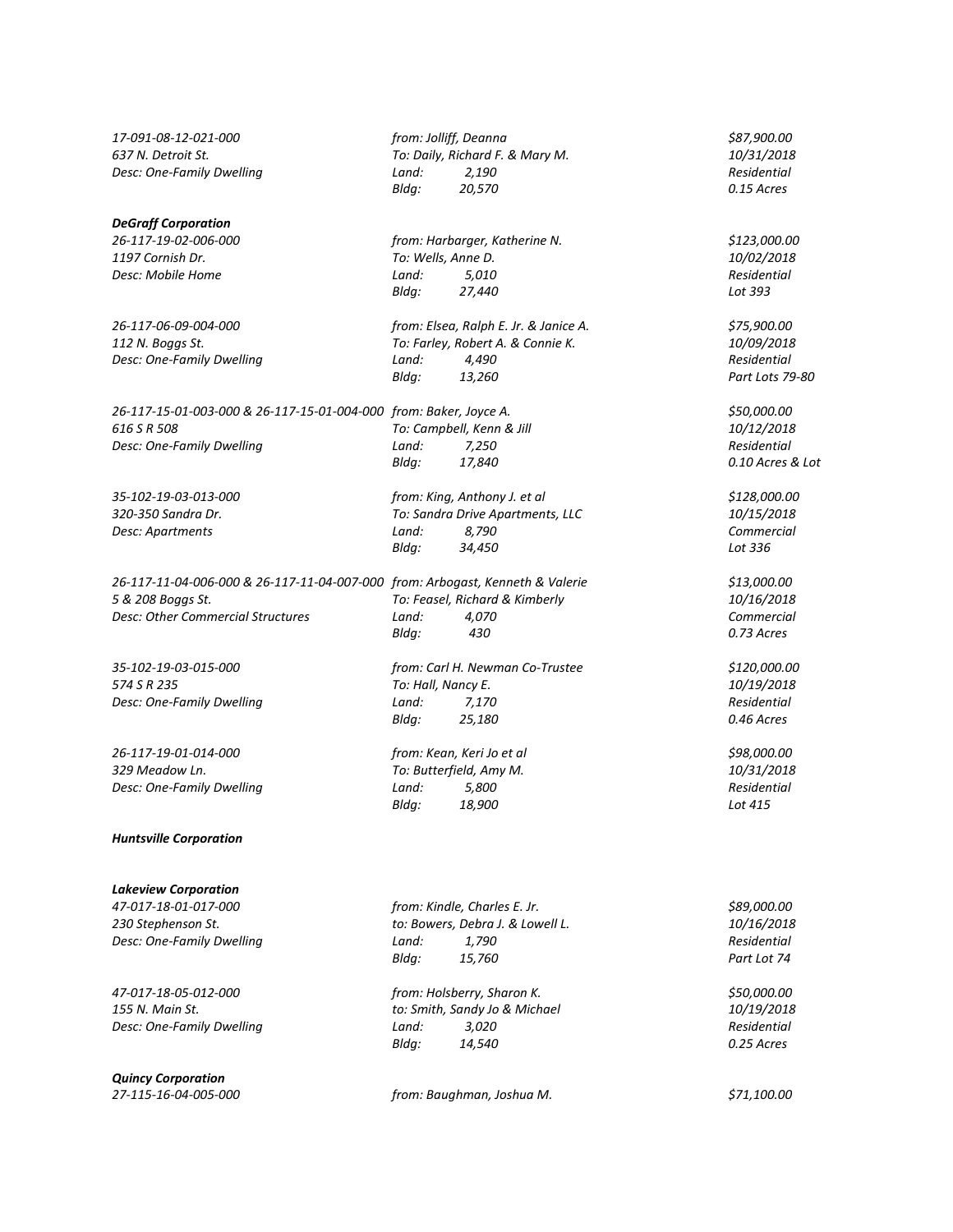| 104 South St.                                                                               |                      | to: Steineman, Michael A.       | 10/29/2018       |  |  |
|---------------------------------------------------------------------------------------------|----------------------|---------------------------------|------------------|--|--|
| Desc: One-Family Dwelling                                                                   | Land:                | 3,210                           | Residential      |  |  |
|                                                                                             | Bldg:                | 22,830                          | Part Lot 126     |  |  |
| <b>Ridgeway Corporation</b>                                                                 |                      |                                 |                  |  |  |
| <b>Rushsylvania Corporation</b>                                                             |                      |                                 |                  |  |  |
| 42-038-18-06-012-000                                                                        | from: Smith, Mary E. |                                 | \$69,900.00      |  |  |
| 105 Walnut St.                                                                              | to: Houchin, Chad    |                                 | 10/29/2018       |  |  |
| Desc: One-Family Dwelling                                                                   | Land:                | 3,970                           | Residential      |  |  |
|                                                                                             | Bldg:                | 17,480                          | Part Lot 63      |  |  |
| <b>Russells Point Corporation</b><br>52-032-13-27-004-003, 52-032-13-27-001-000             |                      |                                 |                  |  |  |
| & 52-032-13-27-004-000                                                                      | from: Hill, Holly A. |                                 | \$129,900.00     |  |  |
| 714 Miami Ave.                                                                              | to: Vore, Alyssa     |                                 | 10/09/2018       |  |  |
| Desc: Mobile Home                                                                           | Land:                | 5,280                           | Residential      |  |  |
|                                                                                             | Bldg:                | 28,200                          | Lots 976-978     |  |  |
|                                                                                             |                      |                                 |                  |  |  |
| 52-032-05-16-004-000                                                                        | from: Zirkle, Steve  |                                 | \$22,500.00      |  |  |
| 117 Wilgus                                                                                  | to: Stewart, Mark    |                                 | 10/12/2018       |  |  |
| Desc: One-Family Dwelling                                                                   | Land:                | 1,460                           | Residential      |  |  |
|                                                                                             | Bldg:                | 6,140                           | Part Lot 1192    |  |  |
| 52-032-13-08-006-000                                                                        | from: Garver, Amy    |                                 | \$74,500.00      |  |  |
| 441 Fairview Ave.                                                                           | to: Holley, Dolly L. |                                 | 10/16/2018       |  |  |
| Desc: One-Family Dwelling                                                                   | Land:                | 2,710                           | Residential      |  |  |
|                                                                                             | Bldg:                | 17,230                          | Lot 993          |  |  |
| 52-032-05-14-026-000 & 52-032-09-05-001-000 from: Batten and Van Horn Properties LLC        |                      |                                 | \$100,000.00     |  |  |
| 184 W. Main St.                                                                             |                      | to: Silwani, Sari K., Trustee   | 10/25/2018       |  |  |
| Desc: Office Building                                                                       | Land:                | 6,630                           | Commercial       |  |  |
|                                                                                             | Bldg:                | 26,160                          | 0.214 Acres      |  |  |
| 52-032-09-05-003-000 & 52-032-09-05-006-009 from: Paradise View Cottages LLC                |                      |                                 | \$28,000.00      |  |  |
| W. Main St.                                                                                 |                      | to: Silwani, Sari K., Trustee   | 10/25/2018       |  |  |
| Desc: Split                                                                                 | Land:                | <b>XXXX</b>                     | Commercial       |  |  |
|                                                                                             | Bldg:                | XXXX                            | 0.363 Acres      |  |  |
| 52-032-09-07-002-602                                                                        |                      | from: Longview Cove Group LLC   | \$195,000.00     |  |  |
| 241 Chase Ave.                                                                              |                      | to: Phillips, Frederick & Kelly | 10/29/2018       |  |  |
| Desc: Condominium                                                                           | Land:                | 33,250                          | Residential      |  |  |
|                                                                                             | Bldg:                | 22,790                          | Unit $F-2-U$     |  |  |
| 52-032-14-03-001-000                                                                        |                      | from: John Roberts Rental Co.   | \$205,000.00     |  |  |
| 211 Lincoln Blvd.                                                                           | to: REBO, Inc.       |                                 | 10/29/2018       |  |  |
| Desc: Restaurant                                                                            | Land:                | 28,050                          | Commercial       |  |  |
|                                                                                             | Bldg:                | 63,450                          | Lots 1113-1115   |  |  |
| 52-032-05-16-011-000 & 52-032-05-16-012-000 from: Crockett, Robert E. & Lanetta L. Trustees |                      |                                 | \$20,000.00      |  |  |
| 209 & 211 Second St.                                                                        |                      | to: VanVoorhis, Chad R.         | 10/31/2018       |  |  |
| Desc: One-Family Dwelling                                                                   | Land:                | 5,360                           | Residential      |  |  |
|                                                                                             | Bldg:                | 6,790                           | Lots 1201 & 1202 |  |  |
|                                                                                             |                      |                                 |                  |  |  |

*Valley Hi Corporation*